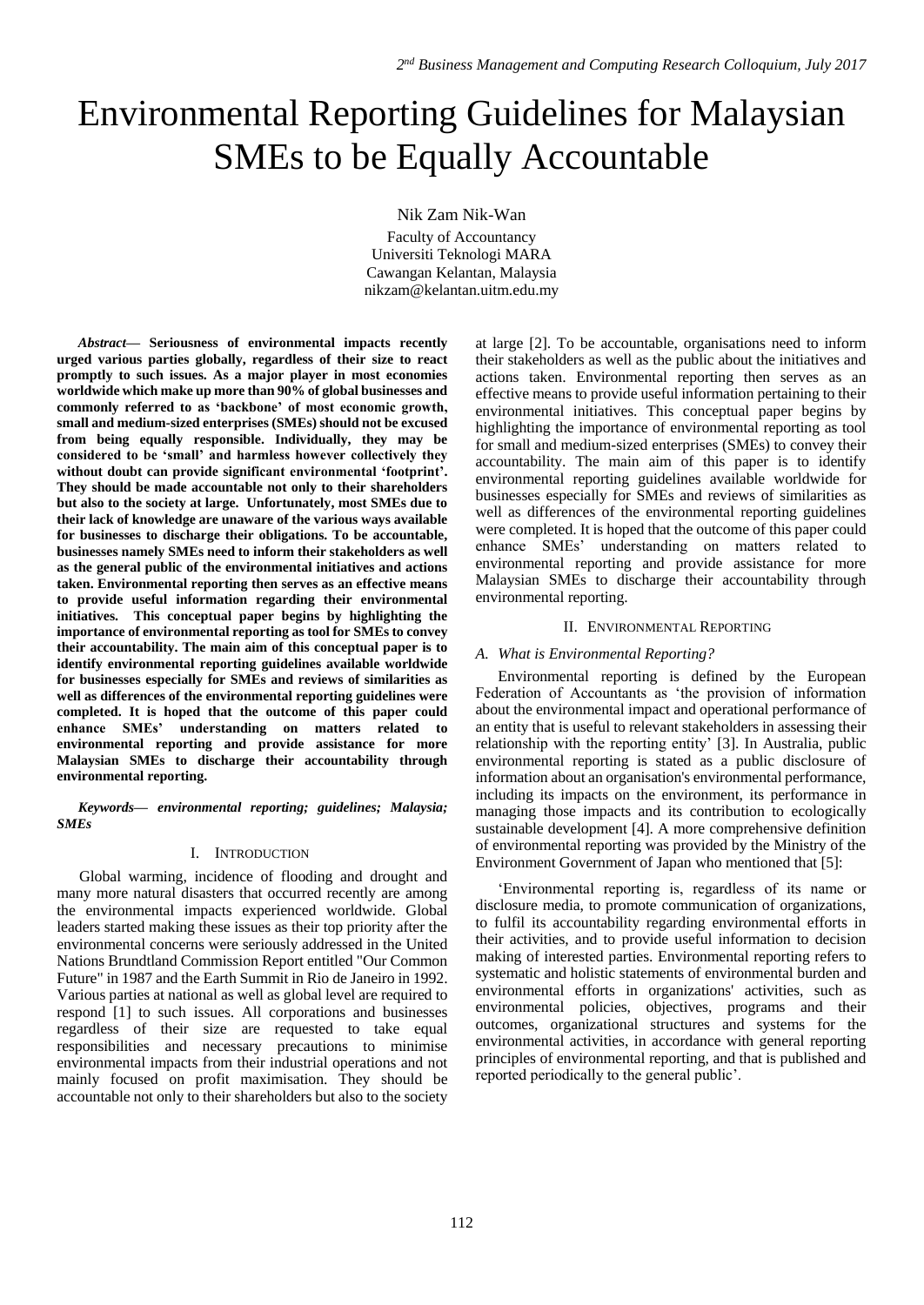Comprehensive definition would provide varieties of information to be disclosed and could enhance further understanding of what information should be reported. However, giving that 80% of the SMEs are microenterprises and 69% are sole proprietors with different academic backgrounds [6] such detailed information, the use of inappropriate language either too technical or too academic [7] could create further complication. SMEs might not use similar terminology as larger organization to describe what they are doing [8]. In fact, unlike larger organizations, SMEs are managed by entrepreneurs from various academic backgrounds who might not have similar level of understanding. Therefore, in relation to SMEs' environmental reporting it was simply defined in the Environmental Reporting Small Business Handbook-Australia as 'reporting your environmental performance back to the people you do business with'. [9]

## *B. Local and Global Reporting Requirements*

[10] identified 3 types of disclosures namely mandatory, voluntary and involuntary disclosure. Mandatory disclosure is to fulfil the regulatory requirements and some information such as toxicity testing of chemicals may not be publicly available. Meanwhile, voluntary disclosure refers to the disclosure of environmental information made by a company voluntarily and available to the public for example Eco Management and Audit Scheme (EMAS) information. There is also information that is voluntarily prepared but confidential in nature and not available to general public. Company may provide environmental information voluntarily to customers, banks, insurers or owners. In contrast, involuntarily disclosures are disclosure about the company which are made by third parties such as media disclosure and legal liability investigations.

## *C. Voluntary Reporting Requirements*

Environmental reporting is not a mandatory practice for SMEs in Malaysia and even in most countries environmental reporting still remained as a voluntary initiative. Where survival is the main objective for most of the SMEs, enforcing them to engage in environmental reporting along with their larger counterparts would unnecessarily burden them. Though, the need for SMEs to initiate their environmental reporting process is supported when several prominence organizations and countries issued several environmental reporting guidelines for SMEs.

The Japanese Government launched Eco-Action 21 in 1996 which among others stated the need for SMEs to communicate their environmental initiatives to demonstrate accountability and benefit from competitive advantage. Similarly, Australia analysed a number of SMEs that prepared environmental reporting and produced environmental reporting best practice for the Australian SMEs. Without empirical studies or even any study with regards to SMEs' involvement in environmental reporting it can easily create negative perception that low involvement by SMEs in environmental reporting is due to the nature of its size. However, with the environmental reporting guidelines made available there will also be plausible for SMEs' involvement to set path.

#### *D. Environmental Reporting Guidelines*

There are several guidelines available for voluntary reporting requirement which includes not only reporting requirements for the environmental reporting but also sustainability reporting [11] and corporate social reporting [12]. On the other hand, Ministry of the Environment, Government of Japan [13,5,14] had issued series of environmental reporting guidelines for Mac 2004, June 2007 and April 2012 focusing of environmental reporting by all organisations regardless of their size. The guidelines provide information such medium of reporting and content of environmental information. In Australia, Australian National Heritage Trust [4] provides Framework for Public Environmental Reporting to all organisations regardless of their size to report their environmental reporting publicly.

Accordingly, there is an increasing need to assist SMEs globally to prepare their environmental reporting in which [9] provided a brief guide to environmental reporting by Australian businesses when it presented "Environmental Reporting: Handbook for Small and Medium Size Businesses" in April 2001. Likewise, Japan as the world's leading country certified with ISO 14001 standard has separately issued "Eco-Action 21 (Guidelines for Environmental Management Systems and Environmental Activities Report: Fiscal Year 2004 Version)" aimed at assisting SMEs. In 2007, Global Reporting Initiative (GRI) published "The GRI sustainability reporting cycle: A handbook for small and not so-small organisations" replacing the 2004 publication "High 5! Communicating your business success through sustainability reporting." Again, in 2014, Global Reporting Initiative [14] continues its support to encourage SMEs to prepare sustainability reporting by publishing 'Ready to Report? Introducing sustainability reporting for SMEs.' Malaysian SMEs need to keep abreast with the current practice to become a competitive player and enhance their export performance in this era of globalisation. Table 1 summarises the definitions, functions and the usefulness of environmental reporting provided in the reviewed literature.

TABLE I. DEFINITIONS, FUNCTIONS AND USEFULNESS OF ENVIRONMENTAL REPORTING

| <b>What is Environmental Reporting?</b> |                                                                    |                                                                                                                                                           |  |
|-----------------------------------------|--------------------------------------------------------------------|-----------------------------------------------------------------------------------------------------------------------------------------------------------|--|
|                                         | Doing What?                                                        | <b>About What?</b>                                                                                                                                        |  |
| $\lceil 3 \rceil$                       | preparation<br>and<br>provision<br>of<br>information               | environmental<br>impact, environmental<br>status and operational performance of their<br>company                                                          |  |
| [4]                                     | public disclosure of<br>information                                | environmental performance: impact on the<br>environment, performance in managing<br>those impact, contribution to ecologically<br>sustainable development |  |
|                                         | of<br>process<br>communicating<br>externally                       | environmental effects of an organisation's<br>economic activities                                                                                         |  |
| $[15]$                                  | The disclosure by an<br>entity                                     | environmental<br>risk,<br>Environmental<br>impacts, policies, strategies, targets costs,<br>liabilities, environmental performance                        |  |
| [16]                                    | of<br><b>Process</b><br>disclosing<br>environmental<br>information | Environmental information as evidences<br>indicated accountability for activities and<br>impact on the environment                                        |  |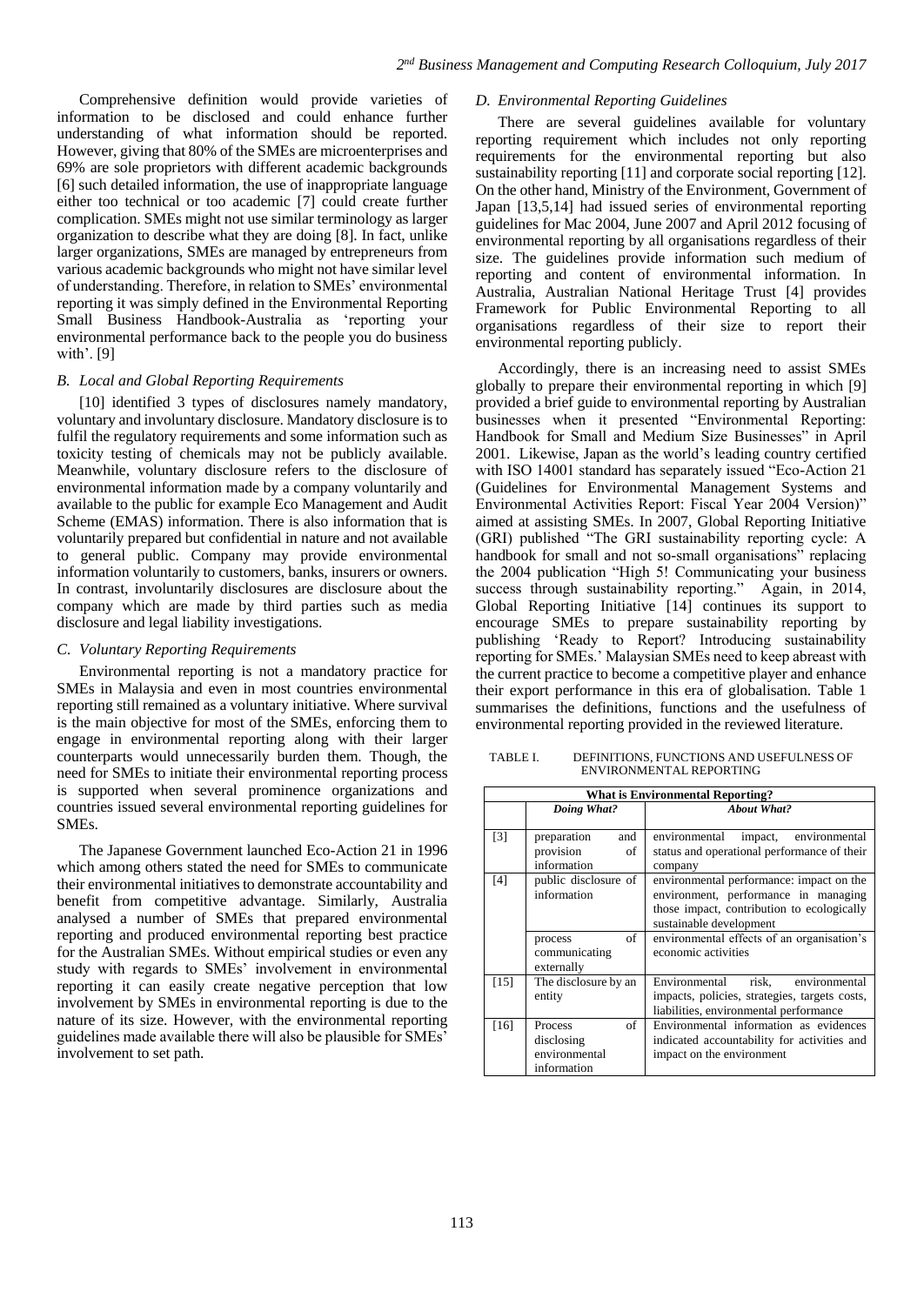| <b>What is Environmental Reporting?</b> |                                                      |                                                                                                                                                                                                                                 |  |  |
|-----------------------------------------|------------------------------------------------------|---------------------------------------------------------------------------------------------------------------------------------------------------------------------------------------------------------------------------------|--|--|
|                                         | Doing What?                                          | <b>About What?</b>                                                                                                                                                                                                              |  |  |
| $[17]$                                  | of<br>The<br>process<br>communicating<br>information | The range of environmental activities                                                                                                                                                                                           |  |  |
| $\lceil 5 \rceil$                       | Systematic<br>and<br>holistic statements             | Environmental burden and environmental<br>efforts in organisation's activities:<br>policies, objectives,<br>environmental<br>programs and outcomes, organisational<br>structure and systems for the environmental<br>activities |  |  |
| [9]                                     | Reporting                                            | Environmental performance                                                                                                                                                                                                       |  |  |

# *E. Medium of Reporting*

Annual reports are widely use as the reporting medium by large corporations yet it is not the only option. [18] found no evidence stating that annual report is used because it is the most appropriate medium or the relevant audiences were identified. There are other alternative medium of reporting available and appropriate for SMEs to meet the various stakeholders such as website, stand-alone reports, newsletters, bulletins, products catalogues or pamphlets. The medium of reporting to be used by SME will also need to take into consideration how these stakeholders could be reached. However, [10] reminded that 'printed environmental report' is only one of the tools for communications. Alternatively, in the new era of technology, internet is seen as one of the main channels of communication where environmental information could be provided to professional stakeholder groups in a more effective way [10].

According to [19] massive growth of internet accessibility, has transformed businesses' activities and society at large. Accessible from almost everywhere, users who form major parts of other stakeholders of the organisations may turn to the Internet for a quick search on environmental information [18]. Websites are considered to be freely available for everybody, saves paper and information providers are not burden with any printing cost [20]. Taking into consideration the fact that internet is the cheapest, most popular and important communication tool [21]. It provides greater opportunity for SMEs to communicate their environmental information even when their financial resources are quite limited.

In agreement, [9] in his Environmental Reporting: Small Business Handbook suggested 'pages on business website' to be part of medium of reporting for businesses to provide their environmental information. In fact, this handbook also identified 'information on product packaging' or 'simple statement' or 'bound report' could accompany tender submissions or business's application as mediums of communication suitable for small businesses. This could be true since environmental communications is to inform the related stakeholders that their needs have been fulfilled and for small businesses the needs of their customers may be the businesses' top priority since the businesses bottom-line will be most affected by customers. Product packaging could then be an effective medium of reporting since it will clearly reach these SMEs' stakeholders.

Recognizing the need for simpler guidelines for SMEs, GRI [20] launched The GRI sustainability reporting cycle: A handbook for small and not-so-small organizations which

among others, suggests several methods of communication that are more applicable to SMEs. Among the possible methods of communication for SMEs are notice boards, meetings, words of mouth, trade shows, presentations, newsletters, emails, press releases, report publications and also websites. These possible methods seem essential when cost is an issue to consider by most of the SMEs when their financial resources are quite limited. Furthermore, these methods of communications could be more effective for SMEs since they have small range of audience with lesser stakeholders to satisfy.

# *F. Content of Environmental Reporting*

In a research conducted by [15] on the state of environmental reporting in Malaysia, mostly involving large corporations, 50% of them were identified to include at least one of the key environmental issues related to the business operations. The companies surveyed also included information on their environmental management system and related certifications either ISO 14001 or OHSAS 18001. Environmental objectives, along with environmental targets as well as the companies' achievements formed part of their environmental reporting. Stakeholders' engagement included outreach programs, trainings and dialogues with the stakeholders were informed in the environmental report as well. Some companies also included environmental-related financial information and a few included 'candid acknowledgement' of negative information.

Appropriately, Japanese Ministry of the Environment [13] suggested that environmental reports should include environmental policies, environmental objectives and company environmental performances, outlines of major environmental action plans, and information of non-conformance to environment related laws and regulations and litigation (if any). On the other hand, Australian National Heritage Trust [4] in its Framework for Public Environmental Reporting provided five major report components namely (1) organizational context, (2) management performance, policies and systems, (3) stakeholder engagement, (4) environmental performance and (5) product or service performance. The five major components were then divided into further sub-categories as given on in Table II.

TABLE II. COMPONENTS OF PUBLIC ENVIRONMENTAL REPORTING BY AUSTRALIAN NATIONAL HERITAGE TRUST [4]

| <b>MAJOR</b><br><b>COMPONENTS</b> |                                                                                                                                                                                                                                     |
|-----------------------------------|-------------------------------------------------------------------------------------------------------------------------------------------------------------------------------------------------------------------------------------|
|                                   | -emphasize<br>Top<br>management<br>statement<br>commitment                                                                                                                                                                          |
| <i><b>Organisational</b></i>      | Organisation's profile                                                                                                                                                                                                              |
| context                           | Organisation's Environmental performance<br>organization key<br>identifying<br>stakeholders,<br>environmental aspects and its position in relation to<br>the environment.                                                           |
|                                   | Environmental policy                                                                                                                                                                                                                |
|                                   | Scope of the report                                                                                                                                                                                                                 |
| <b>Management</b><br>performance, | Management systems and programs – outlining<br>environmental systems, programs and initiatives<br>including existence of certified EMS or even any<br>informal system developed by the organization.                                |
| policies and<br>systems           | Compliance requirements - considered to be<br>important since it demonstrates openness since it<br>should include not only 'good' news but also 'bad'<br>news such as penalties for non-compliances and<br>environmental penalties. |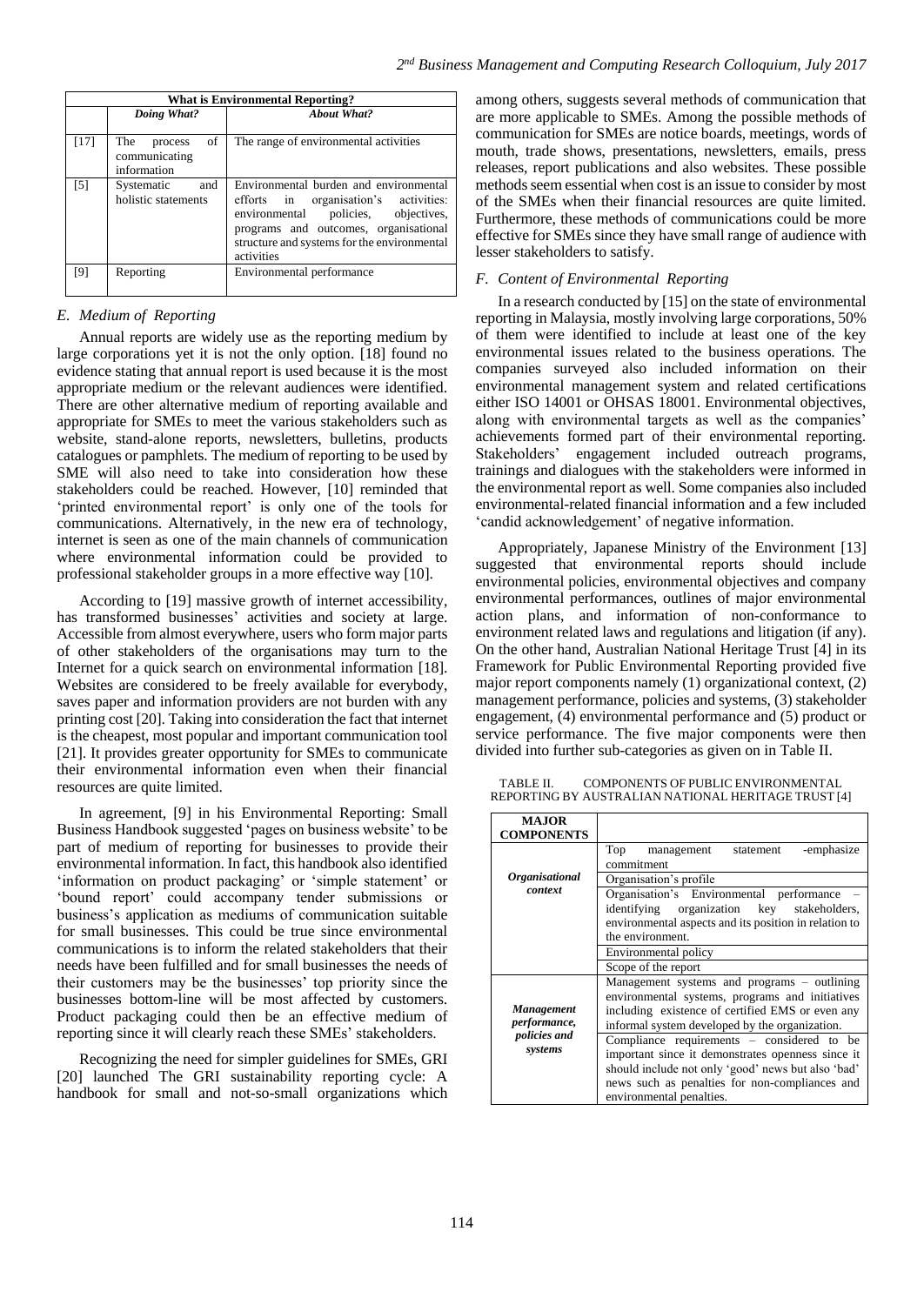| <b>MAJOR</b>       |                                                                                                             |
|--------------------|-------------------------------------------------------------------------------------------------------------|
| <b>COMPONENTS</b>  |                                                                                                             |
|                    | External recognition<br>and<br>activities<br>such<br>as<br>environmental achievements and awards that could |
|                    |                                                                                                             |
|                    | add credibility to the issues reported.                                                                     |
|                    | Suppliers – the organisation may need to participate                                                        |
|                    | in fulfilling its suppliers supply chain management.                                                        |
|                    | Financial information that relates to environmental                                                         |
|                    | expenditure, environmental fees, donations<br>and                                                           |
|                    | grants, environmental liabilities, benefits<br>and                                                          |
|                    | opportunities.                                                                                              |
|                    | Basis for defining, profiling and selecting the major                                                       |
|                    | stakeholders                                                                                                |
| <b>Stakeholder</b> | Consultations with the major stakeholders which                                                             |
| Engagement         | includes methods of consultations, number of                                                                |
|                    | consultations, information on feedback processes,                                                           |
|                    | opportunities for dialogue, communication<br>- of                                                           |
|                    | environmental information and type of information                                                           |
|                    | generated.                                                                                                  |
|                    | Continuous improvement programs<br>attitude towards                                                         |
|                    | Measurement of stakeholders                                                                                 |
|                    | organisation's environmental issues                                                                         |
|                    | Plan for strengthening stakeholder engagement                                                               |
|                    | Internal and external awards schemes                                                                        |
|                    | Programs in creating environmental awareness                                                                |
|                    | Input indicators – refers to the use of environmental                                                       |
|                    | resources by the organization which includes                                                                |
| Environmental      | energy consumption, water consumption, land use                                                             |
| performance        | and biodiversity, materials and other resources                                                             |
|                    | used.                                                                                                       |
|                    | Non-product outputs include components<br>of                                                                |
|                    | emissions to air, greenhouse gas production,                                                                |
|                    | wastewater emissions, noise, odour and other                                                                |
|                    | emissions, solid waste generation and disposal,                                                             |
|                    | hazardous waste generation, treatment and disposal                                                          |
|                    | and also any site contamination.                                                                            |
|                    | Product or service stewardship- information on                                                              |
| Product or service | environmental impacts associated with the life                                                              |
| performance        | cycle of products or services                                                                               |
|                    | Product design which could improve environmental                                                            |
|                    | performance                                                                                                 |
|                    | Packaging is considered to be important since it                                                            |
|                    | contributes to waste issue.                                                                                 |

Since the medium of reporting and its content are very much influenced by the audience of the environmental reporting, [9] in the Environmental Reporting: Small Business Handbook which is based on Australian small businesses suggested that businesses should identify their stakeholders before deciding on the environmental information to be provided. Then a brief description of the business should form part of the introduction. Similar to above discussions, inclusion of environmental policy seems to be important in showing business's commitment its environmental responsibilities and certifications such as ISO 14001 would highlight such commitment. Accordingly, environmental objectives and targets are necessary to ensure environmental commitment set earlier can be fulfilled. Since environmental impacts are different from one business to another, businesses have to identify and prioritize the impacts in accordance to their businesses and mentioned ways taken in minimising any negative environmental effect. Unlike the above mentioned guidelines, either by the Japanese Ministry of Environment or Australian National Heritage Trust, which can be generally applicable to all sort of businesses size, this handbook stresses the importance of mentioning business's

commitment towards employees and the community in the environmental report. Consequently, SMEs do not have many stakeholders, therefore, employees and community could be among the key stakeholders. To provide information which relates to them helps enhance their morale, information on business's commitment on staff and community welfare demonstrates the entity seriousness in carrying the responsibility towards its major stakeholders.

[19] classified the environmental section of companies' websites into four categories: environment (or environmental management), community and the environment, social (or corporate) responsibility and sustainability. The companies also utilise the potential of website by using hyperlinks and graphics to provide further information rather than replicating the print based reports. On the other hand, [22] developed seven categories of environmental reporting comprising of 34 specific parameters which were derived from environmental reporting guidelines including GRI. [23] study on companies' websites identified that companies provided the environmental information on their homepages under several headings such as safety, health and environment, vision and mission and company profile. Various information items in relation to the environment could be obtained from the website including environmental achievements, environmental awareness programme, environmental management services, training programmes, greenery development, global impact, health, safety and environmental policy and environmental friendly products.

Even though, there is an increasing demand for 'green' goods, specific environmental emphasis must be placed by businesses on their manufacturing processes, materials consumption and treatment of waste [24]. ISO certification is found to be an influence to the level of voluntary environmental reporting however a study done by [25] on top 50 Malaysian companies from various industries listed in Bursa Malaysia identified that only 13 companies (36%) were ISO 14001 certified. It was revealed that the ISO's companies only report environmental information either in general or in qualitative terms. Furthermore, environmental management systems such as ISO 14001 are considered to be expensive to implement and maintain [7].

From the web-based environmental reporting by [26] it was identified that there were 212 existences/occurrences of environmental information on the SMEs' websites where some of the SMEs provided the environmental information in more than one place. Environmental information included in form of text, image/visual or multimedia. Average number of sentence for the information provided on the websites is 4.95. However 43% of the SMEs provided only 1 sentence of their environmental information. Most SMEs provided their environmental information or communicated their environmental concerns in 'About Us/Corporate Info' (54.3%), 'Our Products/Process/Services' (14.2%) and 'Others' (9.4%). Out of 212 existences, 51 (24%) were information regarding ISO 14001. Only 9 (7%) published their environmental policy with minimum number of sentences is 2 sentences and maximum number of sentences is 8 sentences. Eight (8) of these SMEs are ISO 14001 certified SMEs. There are also 8 SMEs which integrated their environmental policy into either